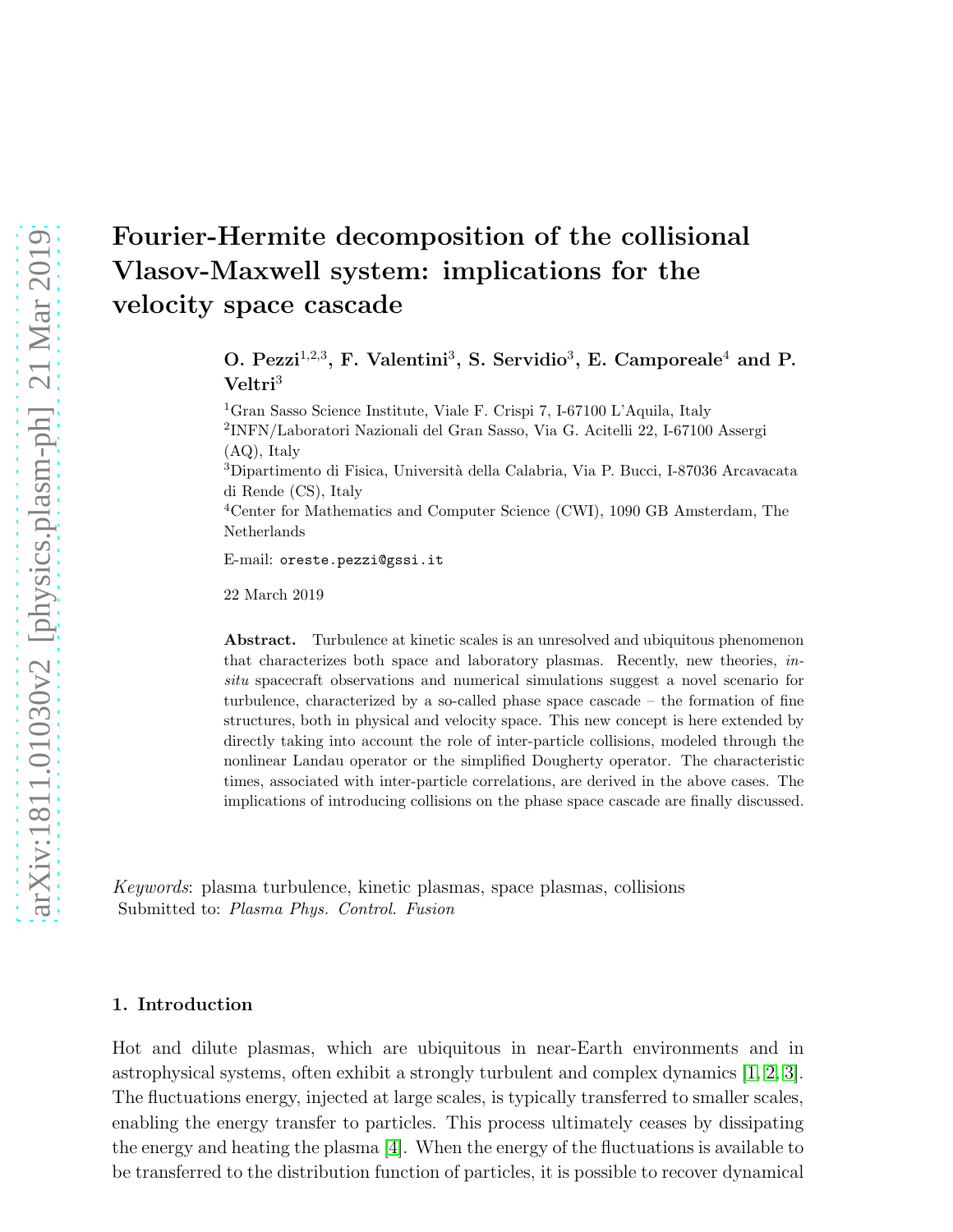states which are very far from the thermal equilibrium. As a consequence, the particles distribution function is strongly deformed and exhibits temperature anisotropies, rings and beam-like structures as well as velocity space jets and vortices [\[5,](#page-11-0) [6,](#page-11-1) [7,](#page-11-2) [8,](#page-11-3) [9,](#page-11-4) [10,](#page-11-5) [11\]](#page-11-6). Even though these systems are usually described by means of collisionless models, the presence of fine structures (i.e. strong gradients) in velocity space may enhance the role of collisions [\[12,](#page-11-7) [13\]](#page-11-8). Collisions may therefore result as one of the possible ingredients contributing to plasma heating [\[12,](#page-11-7) [14,](#page-11-9) [15\]](#page-11-10). It should be highlighted that collisions have the intrinsic characteristic of making the system irreversible. Hence, it is possible when considering collisional effects - to heat the system in a pure thermodynamic sense, intimately related to the irreversible degradation of the information.

Extensive efforts have been devoted to understand whether and how the turbulent cascade, routinely depicted in physical space, evolves also in velocity space. To better appreciate the presence of phase-space fluctuations, the particle distribution function is often decomposed in terms of Hermite polynomials for the velocity space variables, while the usual Fourier decomposition is adopted to describe fluctuations in physical space. Since the seminal work of Grad [\[16\]](#page-11-11), numerous results have invoked the Hermite decomposition of the velocity distribution function. Several analyses have been focused on the description of the Vlasov-Poisson system in the collisionless case [\[17,](#page-11-12) [18\]](#page-11-13) or by modeling collisions with the Lenard-Bernstein operator [\[19,](#page-11-14) [20,](#page-11-15) [21,](#page-11-16) [22,](#page-11-17) [23,](#page-11-18) [24,](#page-11-19) [25,](#page-11-20) [26\]](#page-11-21). This system has been also studied extensively from a numerical viewpoint [\[27,](#page-11-22) [28,](#page-11-23) [29,](#page-11-24) [30,](#page-11-25) [31,](#page-11-26) [32,](#page-11-27) [33\]](#page-11-28). Other important studies have been dedicated to the description of phase-space fluctuations in the framework of gyrokinetics and drift-wave turbulence [\[34,](#page-11-29) [35,](#page-11-30) [36,](#page-11-31) [37,](#page-11-32) [38,](#page-11-33) [39,](#page-11-34) [40,](#page-11-35) [41\]](#page-11-36) as well as, for fusion research, ion temperature gradient (ITG) driven turbulence [\[42,](#page-11-37) [43\]](#page-11-38). Even for this latter category, collisions are usually modeled through simplified collisional operators, such as the Lenard-Bernstein model. Very recently, an extensive characterization of the phase-space cascade has been proposed by Eyink [\[44\]](#page-11-39).

Separate studies have instead focused to model collisional effects by means of collisional integrals, such as the Landau one [\[45\]](#page-12-0), which can be derived from "firstprinciple" arguments. In particular, the Hermite moments of the Landau integral and its gyrokinetics formulation have been recently discussed [\[46,](#page-12-1) [47,](#page-12-2) [48\]](#page-12-3). The analysis has been also extended to the hybrid or full Vlasov-Maxwell system. This has been done for numerical objectives [\[49\]](#page-12-4) and also for describing space plasmas [\[50,](#page-12-5) [51,](#page-12-6) [52\]](#page-12-7). Indeed, complete models are crucial to describe kinetic turbulence in space plasmas, where complex phenomena - such as, for example, magnetic reconnection, stationary (zero-frequency) current structures and nonlinear damping - emerge at different spatial and temporal scales and interact [\[53,](#page-12-8) [54,](#page-12-9) [55,](#page-12-10) [56,](#page-12-11) [57,](#page-12-12) [58,](#page-12-13) [59,](#page-12-14) [60,](#page-12-15) [61,](#page-12-16) [62,](#page-12-17) [63,](#page-12-18) [64,](#page-12-19) [65,](#page-12-20) [66,](#page-12-21) [67\]](#page-12-22).

The Hermite decomposition of the particle distribution function has been adopted to characterize the velocity space cascade. This picture indeed resembles a process of cascade where free energy is injected at large scales (low Hermite coefficients) and is transferred to large Hermite modes, analogously to the Fourier counterpart for the physical space cascade of fluids. At small velocity scales, finally, collisions ultimately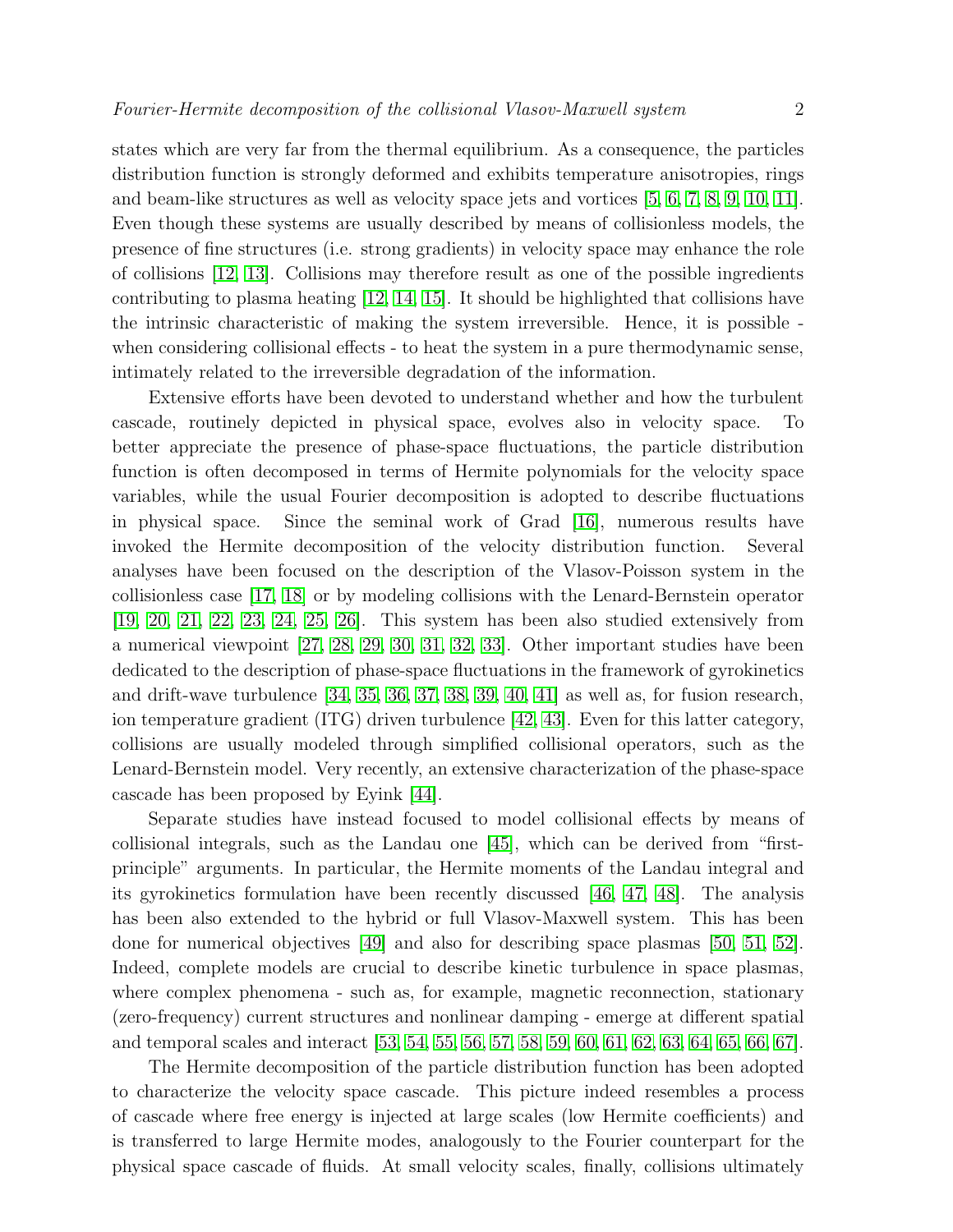provide the channel for dissipating these fluctuations. For the first time, in Servidio et al. [\[50\]](#page-12-5), thanks to the high-resolution measurements of Magnetospheric Multiscale Mission (MMS) [\[68\]](#page-12-23), the velocity space cascade has been directly observed in the Earth's magnetosheath. A novel collisionless theory, based on the Kolmogorov approach, has been also developed and theoretical predictions are in accordance with both *in-situ* observations [\[50\]](#page-12-5) and numerical results obtained within the hybrid Vlasov-Maxwell framework [\[51,](#page-12-6) [52\]](#page-12-7).

Here we extend the theory proposed in Ref. [\[50\]](#page-12-5) by taking into account the role of inter-particle collisions. Collisions are here modeled through the Landau operator [\[45,](#page-12-0) [69\]](#page-12-24), which can be derived from the Liouville equation, or, alternatively, the Dougherty operator [\[70,](#page-12-25) [71,](#page-12-26) [72\]](#page-12-27), which is an "ad-hoc" simpler operator, which is still nonlinear and obeys the H-theorem. The Dougherty operator has been recently compared to the Landau one [\[74\]](#page-12-28) and adopted for performing self-consistent Eulerian simulations [\[75,](#page-12-29) [76\]](#page-12-30). The two operators are here written in the Fourier-Hermite space and the differences between them are discussed in detail. It is shown that - in the asymptotic regime - the Landau operator shows two characteristic times, respectively associated with the diffusive and the drag part of the operator. The fastest characteristic time related to the Landau operator scales as  $m^{-2}$ , being m the Hermite coefficient. On the other hand, the collisional characteristic time, when collisions are modeled through the Dougherty operator, is proportional to  $m^{-1}$ . For the Landau operator case, we derive the typical Hermite coefficients m<sup>∗</sup> , corresponding to the balance of the collisional characteristic time and the collisionless ones. We apply these results to typical natural and laboratory plasmas, finding that  $m^*$  is generally large. This implies that the phenomenological theory described by Servidio et al. [\[50\]](#page-12-5) holds its validity up to large Hermite coefficients.

As far as we know, the Fourier-Hermite decomposition of the Landau operator represents a novel result: previous works have been focused on the Hermite moments of the Landau operator [\[46,](#page-12-1) [47,](#page-12-2) [48\]](#page-12-3), while here the relevant part of the discussion concerns the implication of including collisions in the phase space cascade. Moreover, here we present a compact notation of the collisional Vlasov-Maxwell system in terms of annihilation and creation operators, widely adopted in the quantum mechanics framework.

The paper is organized as follows. In Sect. [2,](#page-3-0) we revisit the Fourier-Hermite decomposition of the Vlasov-Maxwell system of equations, by ignoring collisions. Then, in Sect. [3,](#page-4-0) we include the effect of collisions, modeled through both the Landau operator or, alternatively, the Dougherty operator. In Sect. [4](#page-7-0) we discuss the role of collisions in terms of velocity space cascade by deriving the collisional characteristic time and by comparing it to the characteristic times associated with the collisionless part of the Vlasov equation. Finally, in Sect. [5,](#page-9-0) a summary of the presented results is given.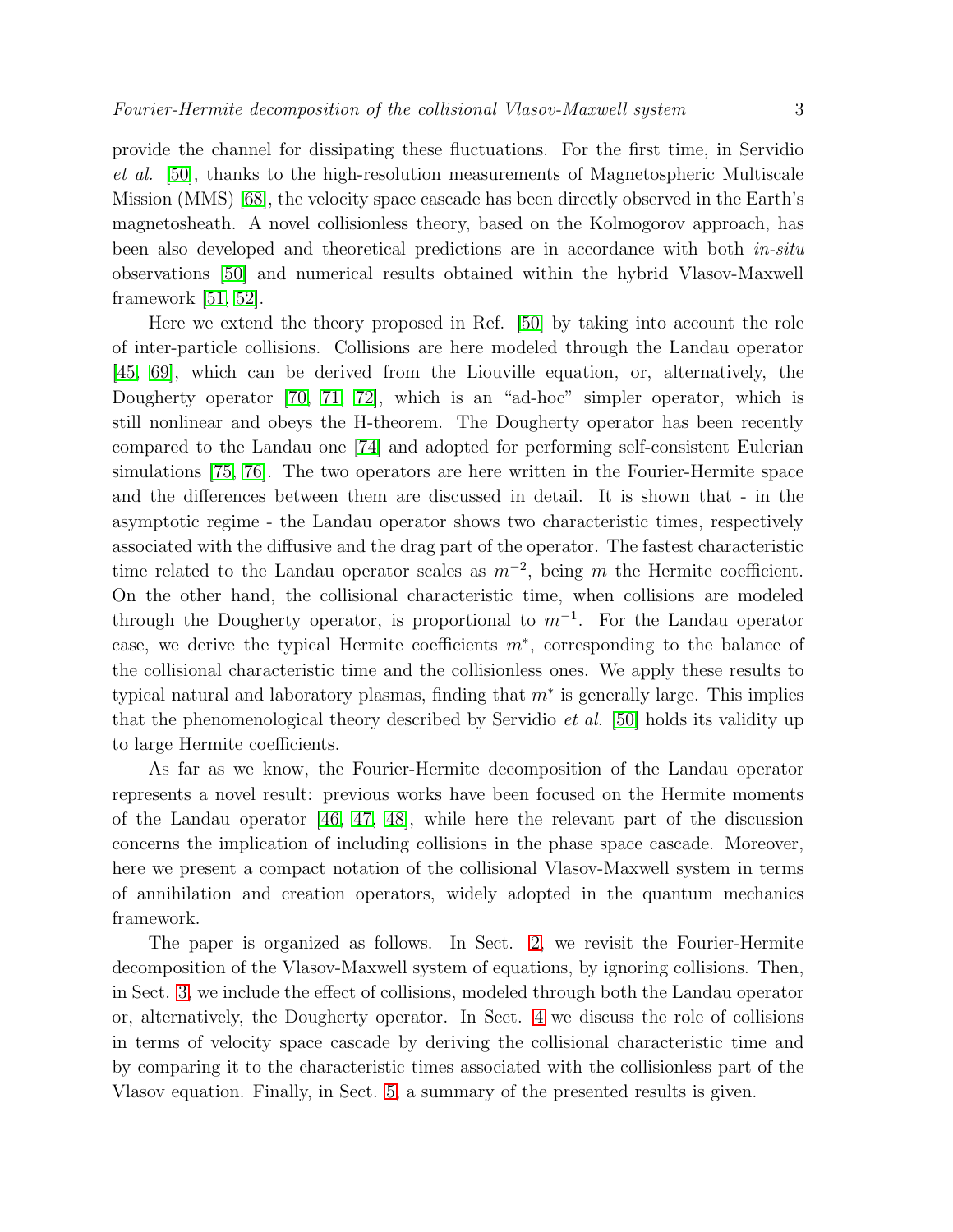# <span id="page-3-0"></span>2. Fourier-Hermite decomposition of Vlasov-Maxwell equations

The dynamics of a non-relativistic, quasi-neutral plasma in absence of inter-particle collisions can be described by means of the Vlasov-Maxwell system of equations, which in CGS units are:

<span id="page-3-1"></span>
$$
\frac{\partial f_{\alpha}}{\partial t} + \boldsymbol{v} \cdot \boldsymbol{\nabla} f_{\alpha} + \frac{q_{\alpha}}{m_{\alpha}} \left( \boldsymbol{E} + \frac{\boldsymbol{v}}{c} \times \boldsymbol{B} \right) \cdot \boldsymbol{\nabla}_{\boldsymbol{v}} f_{\alpha} = 0 \tag{1}
$$

$$
\nabla \cdot \boldsymbol{E} = 4\pi \rho \tag{2}
$$

$$
\nabla \cdot \mathbf{B} = 0 \tag{3}
$$

$$
\nabla \times \mathbf{E} = -\frac{1}{c} \frac{\partial \mathbf{B}}{\partial t}
$$
(4)

$$
\nabla \times \boldsymbol{B} = \frac{1}{c} \frac{\partial \boldsymbol{E}}{\partial t} + \frac{4\pi}{c} \boldsymbol{j}
$$
 (5)

where  $f_{\alpha}(\mathbf{r}, \mathbf{v}, t)$  is the distribution function of the  $\alpha$ -species,  $\mathbf{E}(\mathbf{r}, t)$  and  $\mathbf{B}(\mathbf{r}, t)$  are respectively the electric and magnetic fields,  $q_{\alpha}$  and  $m_{\alpha}$  are the charge and mass of the  $\alpha$ -species and  $\rho(\bm{r},t)=\sum_{\alpha}q_\alpha n_\alpha(\bm{r},t)$  and  $\bm{j}(\bm{r},t)=\sum_{\alpha}q_\alpha n_\alpha(\bm{r},t)\bm{u}_\alpha(\bm{r},t)$  are the charge and current density, respectively. In the above definitions,  $n_{\alpha}(\mathbf{r},t) = \int d^3v f_{\alpha}(\mathbf{r},\mathbf{v},t)$ and  $u_\alpha(r,t) = \int d^3v \, v f_\alpha(r,v,t)/n_\alpha(r,t)$  are respectively the  $\alpha$ -species number density and bulk speed. For the sake of simplicity, the dependencies on  $r, v$  and t of the several variables in Eq.  $(1)$ – $(5)$  are omitted. Note that, at the right hand side of Eq.  $(1)$ , no collisional operators are introduced.

In order to decompose Eqs.  $(1)$ – $(5)$ , we adopt the asymmetrically weighted Hermite functions, whose three-dimensional orthonormal basis is:

<span id="page-3-2"></span>
$$
\begin{cases}\n\Psi_m(\zeta_\alpha) = \psi_{m_x}(\zeta_{\alpha,x}) \psi_{m_y}(\zeta_{\alpha,y}) \psi_{m_z}(\zeta_{\alpha,z}) \\
\Psi^m(\zeta_\alpha) = \psi^{m_x}(\zeta_{\alpha,x}) \psi^{m_y}(\zeta_{\alpha,y}) \psi^{m_z}(\zeta_{\alpha,z})\n\end{cases} \tag{6}
$$

where  $\zeta_{\alpha} = \boldsymbol{v} - \boldsymbol{u}_{\alpha,0}/\sqrt{2}v_{th\alpha,0}$ , while  $\boldsymbol{u}_{\alpha,0}$  and  $v_{th\alpha,0} = \sqrt{k_B T_{\alpha,0}/m_\alpha}$  are the  $\alpha$ -species bulk and thermal speed at  $t = 0$ . We also assume that (a) each species is initially at rest  $(\mathbf{u}_{\alpha,0}=0)$  and (b) the initial equilibrium is homogeneous  $(T_{\alpha,0}$  and  $n_{\alpha,0}$  are constant). Clearly, the variable  $\zeta_{\alpha}$  is independent from r and t.

In Eqs. [\(6\)](#page-3-2),  $\psi_m$  and  $\psi^m$  are respectively the covariant and controvariant onedimensional Hermite functions:

<span id="page-3-3"></span>
$$
\begin{cases}\n\psi_m(\zeta) = \frac{H_m(\zeta)e^{-\zeta^2}}{\sqrt{2^m m! \pi}} \\
\psi^m(\zeta) = \frac{H_m(\zeta)}{\sqrt{2^m m!}}\n\end{cases} \tag{7}
$$

being  $H_m(\zeta) = (-1)^m e^{\zeta^2} d^m / d\zeta^m e^{-\zeta^2}$  the m-th order "physicists" Hermite polynomial.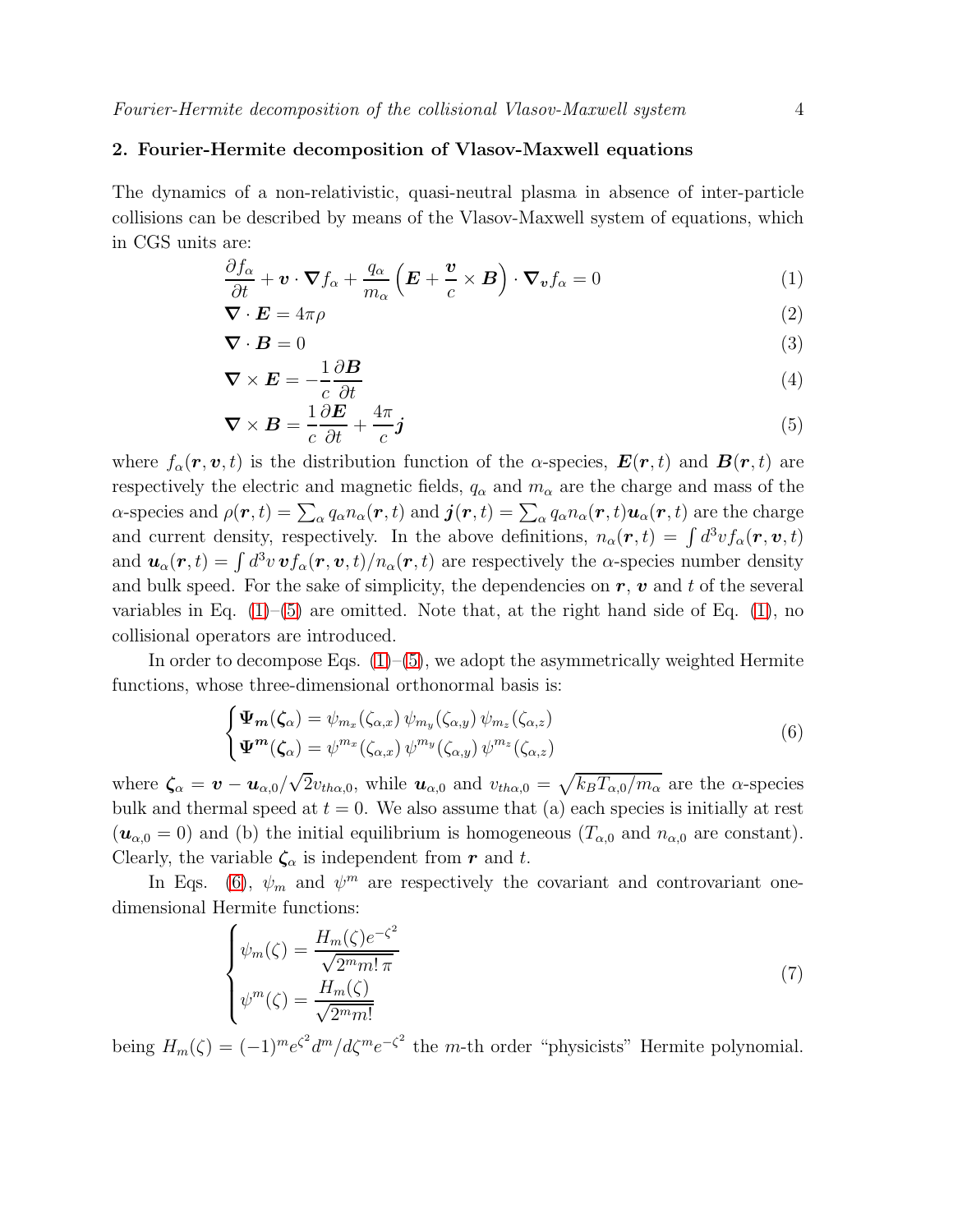The following properties are satisfied for the Hermite functions defined in Eqs. [\(7\)](#page-3-3):

$$
\begin{cases}\n\int d\zeta \psi^m(\zeta)\psi_n(\zeta) = \delta_{m,n} \\
\zeta \psi_m(\zeta) = \sqrt{\frac{m+1}{2}}\psi_{m+1}(\zeta) + \sqrt{\frac{m}{2}}\psi_{m-1}(\zeta) \\
\frac{d\psi_m(\zeta)}{d\zeta} = -\sqrt{2(m+1)}\psi_{m+1}(\zeta)\n\end{cases} (8)
$$

The above defined basis is exploited to decompose the variables in Eqs.  $(1)$ – $(5)$  as follows:

$$
\begin{cases}\nf_{\alpha}(\mathbf{r}, \mathbf{v}, t) = \sum_{\mathbf{m}, \mathbf{k}} \tilde{f}_{\alpha, \mathbf{m}, \mathbf{k}}(t) e^{i\mathbf{k} \cdot \mathbf{r}} \Psi_{\mathbf{m}}(\zeta_{\alpha}) \\
g(\mathbf{r}, t) = \sum_{\mathbf{k}} \tilde{g}_{\mathbf{k}}(t) e^{i\mathbf{k} \cdot \mathbf{r}}\n\end{cases} \tag{9}
$$

being g a generic function which depends only on r and t, such as  $\rho$  or any component of  $E$ ,  $B$  or  $i$ .

To obtain the evolution equation for the Fourier-Hermite coefficient  $\tilde{f}_{\alpha,\mathbf{m},\mathbf{k}}$ , Eq. [\(1\)](#page-3-1) is multiplied for  $\Psi^m(\zeta_\alpha)e^{-ik\cdot r} d^3rd^3\zeta_\alpha$  and, then, the integral on the whole phase space is evaluated. After some algebra, it is easy to obtain:

<span id="page-4-1"></span>
$$
\frac{\partial \tilde{f}_{\alpha,m,k}}{\partial t} + iv_{th\alpha,0} \mathbf{k} \cdot (\hat{\mathbf{a}}^{\dagger} + \hat{\mathbf{a}}) \tilde{f}_{\alpha,m,k} - \frac{q_{\alpha}}{m_{\alpha} v_{th\alpha,0}} \times \times \sum_{\mathbf{k}_2} (\tilde{\mathbf{E}}_{\mathbf{k}-\mathbf{k}_2} + \frac{v_{th\alpha,0}}{c} \hat{\mathbf{a}}^{\dagger} \times \tilde{\mathbf{B}}_{\mathbf{k}-\mathbf{k}_2}) \cdot \hat{\mathbf{a}} \tilde{f}_{\alpha,m,k_2} = 0
$$
\n(10)

Since in Eq. [\(1\)](#page-3-1) the Lorentz-force term is nonlinear in space, the convolution over the Fourier wavevector  $k_2$  is recovered in Eq. [\(10\)](#page-4-1). It is worth to highlight that, with respect to the notation adopted in previous papers [\[28,](#page-11-23) [49\]](#page-12-4), here - in order to achieve a compact notation - we make use of the vectorial creation  $\hat{a}^{\dagger}$  and annihilation  $\hat{a}$  operators, defined as usual as:

$$
\begin{cases}\n\hat{a}_j \tilde{f}_{\alpha,m,k} = \sqrt{m_j} \tilde{f}_{\alpha,m-e_j,k} \\
\hat{a}_j^{\dagger} \tilde{f}_{\alpha,m,k} = \sqrt{m_j+1} \tilde{f}_{\alpha,m+e_j,k}\n\end{cases} \tag{11}
$$

being  $j = x, y, z$  and  $e_i$  the *i*-th Cartesian unit vector. Each time a creation  $\hat{a}^{\dagger}$  or annihilation  $\hat{a}$  operator is introduced, a factor proportional to  $\sqrt{m}$  is recovered. Note also that in Eq. [\(10\)](#page-4-1) only neighbor couplings of different Hermite modes are recovered.

# <span id="page-4-0"></span>3. Collisional operators in the Fourier-Hermite space

In the current section we extend the result of Eq. [\(10\)](#page-4-1) by considering inter-particle collisions and, hence, evaluating

<span id="page-4-2"></span>
$$
\tilde{C}_{\alpha,\mathbf{m},\mathbf{k}}(t) = \int d^3 \zeta_{\alpha} d^3 r \Psi^{\mathbf{m}}(\zeta_{\alpha}) e^{-i\mathbf{k} \cdot \mathbf{r}} C_{\alpha}
$$
\n(12)

where  $C_{\alpha}$  is the collisional operator.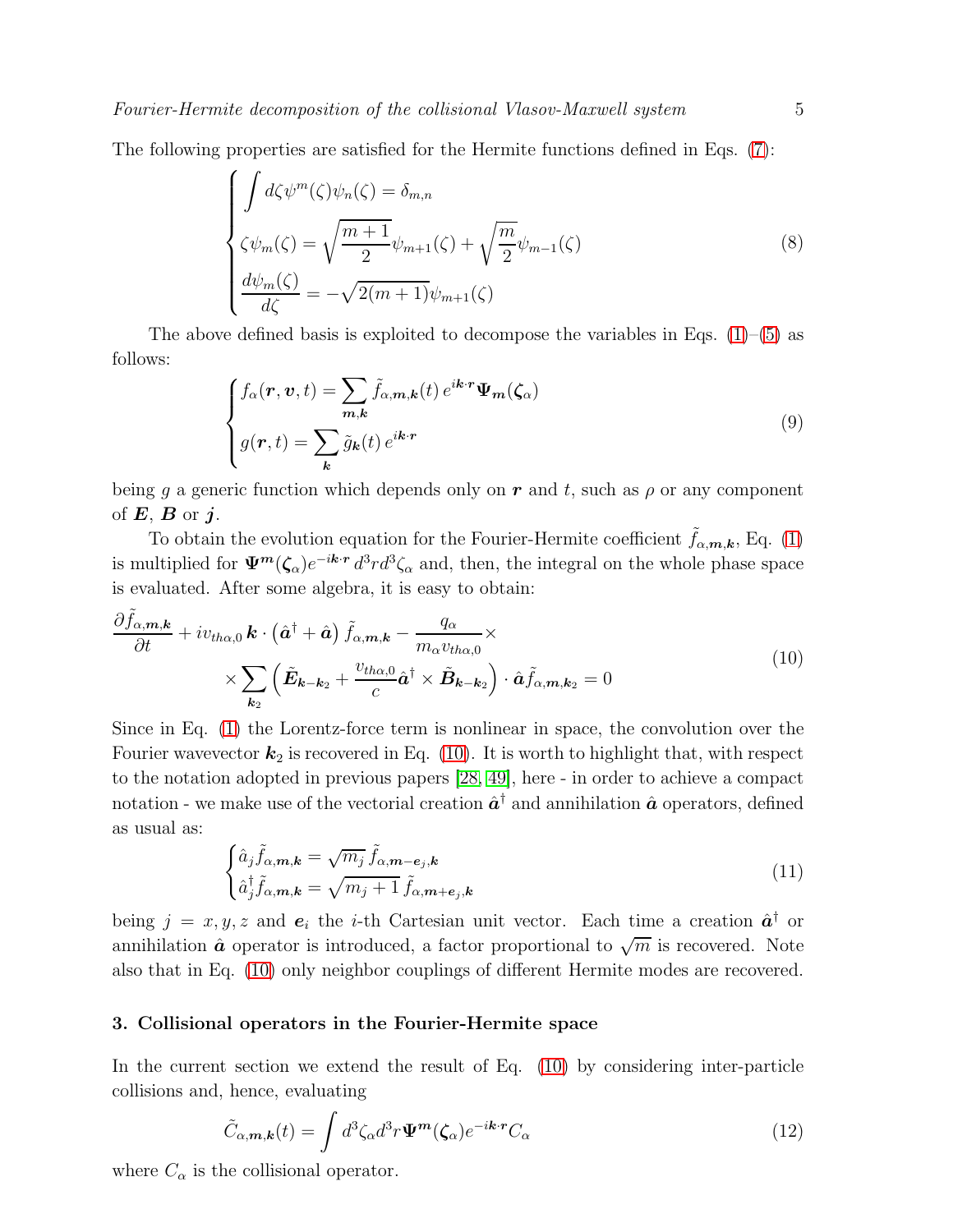# 3.1. Collisions modeled with the Landau operator

When focusing on the Landau operator, it is convenient to use the Landau operator written in terms of the Rosenbluth-MacDonald-Judd (RMJ) potentials [\[69\]](#page-12-24):

<span id="page-5-0"></span>
$$
C_{\alpha}^{LAN} = \sum_{\beta} \frac{2\pi q_{\alpha}^2 q_{\beta}^2 \ln \Lambda}{m_{\alpha}} \frac{\partial}{\partial v_i} \times \left[ \frac{1}{2m_{\alpha}} \frac{\partial}{\partial v_j} \left( \frac{\partial^2 g_{\beta}}{\partial v_i \partial v_j} f_{\alpha} \right) - \frac{1}{\mu_{\alpha\beta}} \frac{\partial h_{\beta}}{\partial v_i} f_{\alpha} \right]
$$
(13)

where

$$
\begin{cases}\ng_{\beta}(\mathbf{r}, \mathbf{v}, t) = \int d^3 v' f_{\beta}(\mathbf{r}, \mathbf{v}', t) |\mathbf{v} - \mathbf{v}'| \\
h_{\beta}(\mathbf{r}, \mathbf{v}, t) = \int d^3 v' \frac{f_{\beta}(\mathbf{r}, \mathbf{v}', t)}{|\mathbf{v} - \mathbf{v}'|}\n\end{cases}
$$
\n(14)

are the RMJ potentials and  $\mu_{\alpha\beta} = m_{\alpha} m_{\beta} / (m_{\alpha} + m_{\beta})$  is the reduced mass. This formulation allows to appreciate the Fokker-Planck structure of the Landau collisional operator.

By inserting Eq.  $(13)$  in Eq.  $(12)$ , one gets:

<span id="page-5-1"></span>
$$
\tilde{C}_{\alpha,m,k}^{LAN}(t) = \sum_{\beta} \frac{2\pi q_{\alpha}^2 q_{\beta}^2 \ln \Lambda}{m_{\alpha} v_{th\alpha,0}^2} \sum_{m_1,m_2,k_2} \tilde{f}_{\alpha,m_2,k_2} \times \times \left[ \frac{(\hat{a}_i \hat{a}_j g_{\beta,m_1,k-k_2}) I_{m,m_1,m_2}}{2m_{\alpha} v_{th\alpha,0}^2} + \frac{(\hat{a}_i h_{\beta,m_1,k-k_2}) J_{m,m_1,m_2}}{\mu_{\alpha\beta}} \right]
$$
\n(15)

where:

$$
I_{m,m_1,m_2} = \int d^3 \zeta_\alpha \Psi^m \left[ (\hat{a}_i^\dagger \hat{a}_j^\dagger \Psi_{m_1}) \Psi_{m_2} +
$$
  
+ 
$$
(\hat{a}_i^\dagger \Psi_{m_1}) (\hat{a}_j^\dagger \Psi_{m_2}) + (\hat{a}_j^\dagger \Psi_{m_1}) (\hat{a}_i^\dagger \Psi_{m_2}) +
$$
  
+ 
$$
\Psi_{m_1} (\hat{a}_i^\dagger \hat{a}_j^\dagger \Psi_{m_2}) \right]
$$
  

$$
J_{m,m_1,m_2} = \int d^3 \zeta_\alpha \Psi^m \left[ (\hat{a}_i^\dagger \Psi_{m_1}) \Psi_{m_2} +
$$
  
+ 
$$
\Psi_{m_1} (\hat{a}_i^\dagger \Psi_{m_2}) \right]
$$
(17)

The last two integrals contain the product of three Hermite functions and they are nonnull in the case of even summation of the three involved Hermite coefficients [\[73\]](#page-12-31). In the asymptotic regime of large  $m$  ( $m \sim m \pm 1$ ), the two integrals have the following dependence on the Hermite coefficient m:  $I_{m,m_1,m_2} \sim m$  and  $J_{m,m_1,m_2} \sim \sqrt{m}$ .

By looking at Eq. [\(15\)](#page-5-1), one easily realizes that nonlinearities of the Landau operator (i.e. the form of its Fokker-Planck coefficients) explicitly depend on the velocity coordinates. Therefore, Eq. [\(15\)](#page-5-1) exhibits the convolutions over the Hermite coefficients. The Landau operator is hence non-local in the Hermite space: for a given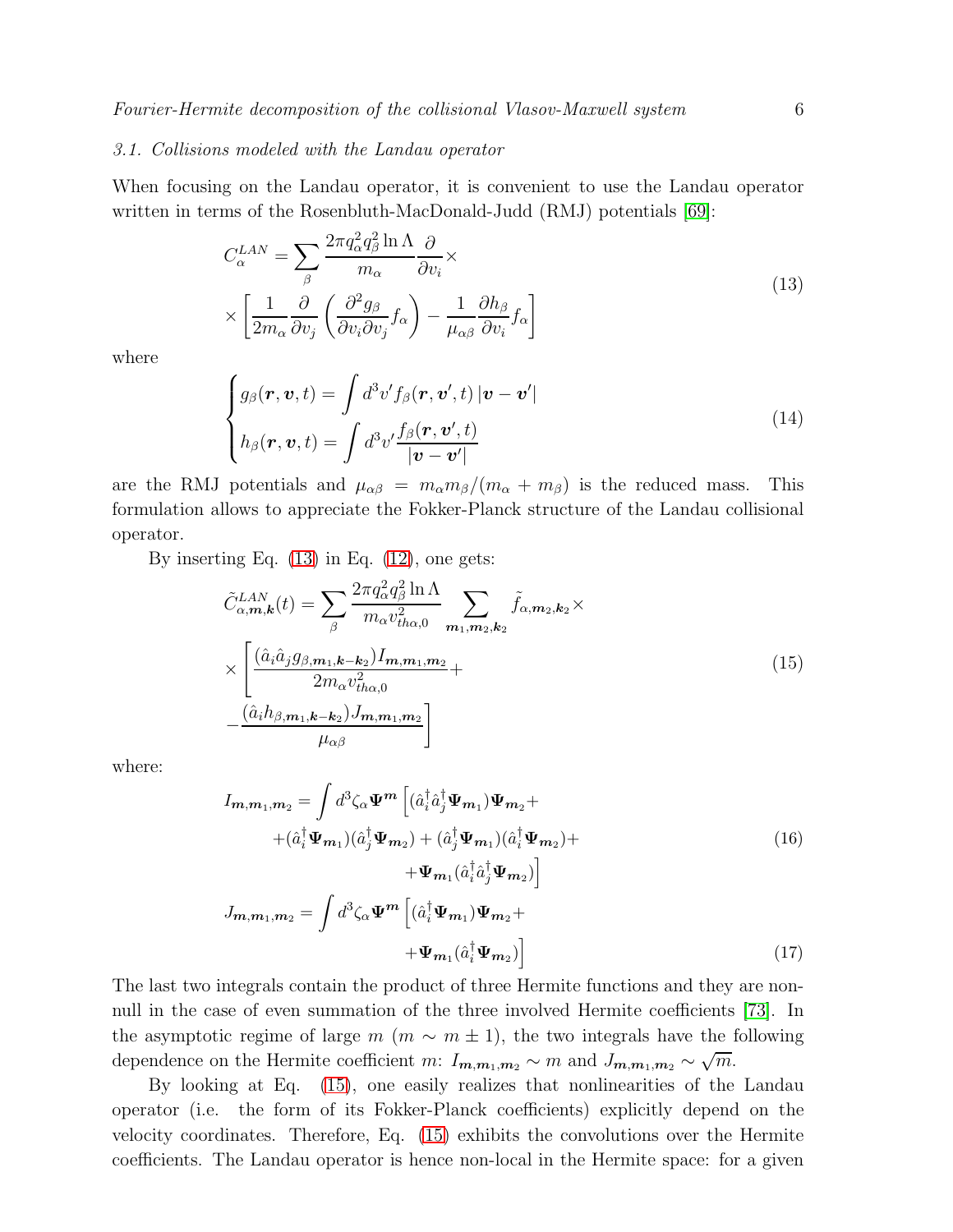Hermite coefficient  $m$ , the Landau operator affects also the other Hermite modes. This represents a peculiar characteristic of the Landau operator, which is lost in other simplified operators, such as the Lenard-Bernstein or the Dougherty operator. In other words, the local coupling of Hermite modes, typical of collisionless systems [Eq. [\(10\)](#page-4-1)], is drastically modified into a global coupling when introducing the Landau operator.

# 3.2. Collisions modeled through the Dougherty operator

Here we shift our focus on the case of the Dougherty operator, whose expression is:

<span id="page-6-0"></span>
$$
C_{\alpha}^{DG}(\boldsymbol{r}, \boldsymbol{v}, t) = \sum_{\beta} \nu_{\alpha\beta}(\boldsymbol{r}, t) \frac{\partial}{\partial v_i} \left[ \frac{k_B T_{\alpha\beta}(\boldsymbol{r}, t)}{m_{\alpha}} \times \frac{\partial f_{\alpha}(\boldsymbol{r}, \boldsymbol{v}, t)}{\partial v_i} + (v_i - u_{\alpha\beta, i}(\boldsymbol{r}, t)) f_{\alpha}(\boldsymbol{r}, \boldsymbol{v}, t) \right]
$$
(18)

The collisional frequency  $\nu_{\alpha\beta}(\mathbf{r},t)$ , the generalized speed  $\mathbf{u}_{\alpha\beta}(\mathbf{r},t)$  and the generalized temperature  $T_{\alpha\beta}(\mathbf{r},t)$  in Eq. [\(18\)](#page-6-0) are obtained by adopting a "simple" Fokker-Planck structure for the Dougherty operator and by expanding the Landau operator around an equilibrium distribution function  $f_0$ . Finally, by comparing the energy and momentum transfer equations obtained for the Landau and the Dougherty operators, it is possible to set the proper values for the parameters. (See Ref. [\[71\]](#page-12-26) for a more detailed discussion).

We notice that the Dougherty operator nonlinearities are intrinsically different from the Landau operator ones, since the Fokker-Planck coefficients of the Dougherty operator do not explicitly depend on the velocity coordinates. Therefore, contrary to the Landau operator case, we do not here expect to recover convolutions in the Hermite space. Indeed, by decomposing the Dougherty operator, one gets:

<span id="page-6-1"></span>
$$
\tilde{C}_{\alpha,m,k}^{DG}(t) = \sum_{\beta} \sum_{\mathbf{k}_2,\mathbf{k}_3} \tilde{\nu}_{\alpha\beta,\mathbf{k}-\mathbf{k}_2-\mathbf{k}_3} \times \times \left[ \left( \frac{\tilde{T}_{\alpha\beta,\mathbf{k}_3}}{T_{\alpha,0}} - \delta(\mathbf{k}_3) \right) (\hat{\mathbf{a}} \cdot \hat{\mathbf{a}}) - (\tilde{\mathbf{u}}_{\alpha\beta,\mathbf{k}_3} \cdot \hat{\mathbf{a}}) \right] \tilde{f}_{\alpha,m,\mathbf{k}_2} + \n- \sum_{\beta} \sum_{\mathbf{k}_2} \tilde{\nu}_{\alpha\beta,\mathbf{k}-\mathbf{k}_2} (\hat{\mathbf{a}}^\dagger \cdot \hat{\mathbf{a}}) \tilde{f}_{\alpha,m,\mathbf{k}_2}
$$
\n(19)

where  $\tilde{\nu}_{\alpha\beta,\mathbf{k}}$ ,  $\tilde{T}_{\alpha\beta,\mathbf{k}}$  and  $\tilde{\mathbf{u}}_{\alpha\beta,\mathbf{k}}$  are the Fourier coefficients of  $\nu_{\alpha\beta}$ ,  $\mathbf{u}_{\alpha\beta}$  and  $T_{\alpha\beta}$  and the first term in Eq. [\(19\)](#page-6-1) includes the spatial convolution due to the spatial dependence of  $u_{\alpha\beta}$  and  $T_{\alpha\beta}$ .

The behavior of the linear Lenard-Bernstein operator is recovered by linearizing the Dougherty operator. In this case, one has  $T_{\alpha\beta} = T_{\alpha,0}$ ,  $u_{\alpha\beta} = u_{\alpha 0} = 0$  and  $\nu_{\alpha\beta} = \nu_{\alpha\beta,0}$ and, hence  $\tilde{T}_{\alpha\beta,\mathbf{k}} = T_{\alpha,0} \, \delta(\mathbf{k})$  and  $\tilde{\mathbf{u}}_{\alpha\beta,\mathbf{k}} = 0$  and  $\tilde{\nu}_{\alpha\beta,\mathbf{k}} = \nu_{\alpha\beta,0} \, \delta(\mathbf{k})$ . Therefore, Eq. [\(19\)](#page-6-1) reduces to:

$$
\tilde{C}_{\alpha,\mathbf{m},\mathbf{k}}^{DG,lin}(t) = -\nu_{\alpha\beta,0} \left(\hat{\mathbf{a}}^{\dagger} \cdot \hat{\mathbf{a}}\right) \tilde{f}_{\alpha,\mathbf{m},\mathbf{k}} = \n= -\nu_{\alpha\beta,0} \left(m_x + m_y + m_z\right) \tilde{f}_{\alpha,\mathbf{m},\mathbf{k}}
$$
\n(20)

As the Lenard-Bernstein operator, the linearized Dougherty operator is diagonal in the Fourier-Hermite space, with eigenvalue  $-\nu_{\alpha\beta,0}(m_x + m_y + m_z)$  [\[20,](#page-11-15) [21\]](#page-11-16). We again emphasize that, as expected, the Dougherty operator acts locally in the Hermite space.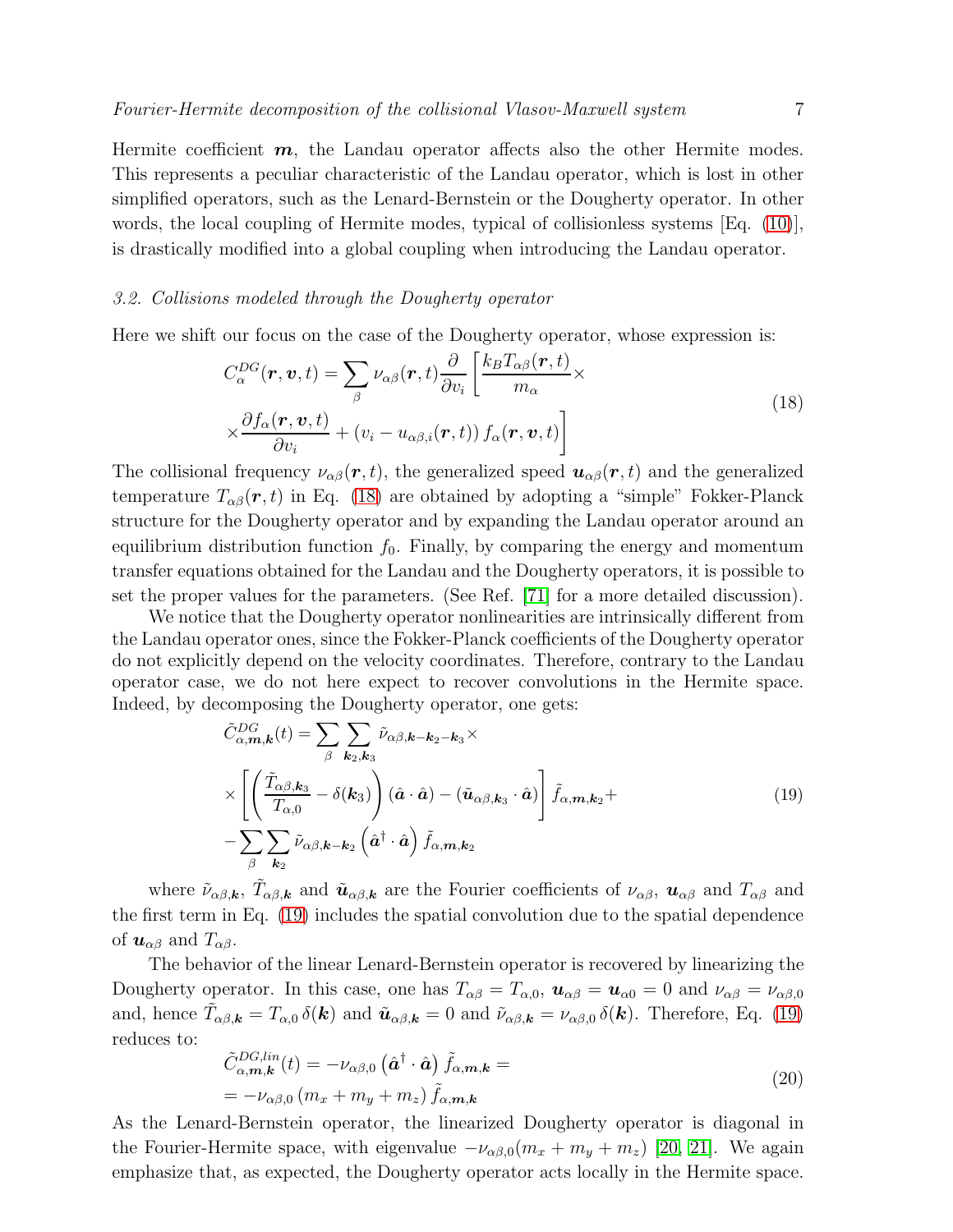# <span id="page-7-0"></span>4. Implications for velocity space enstrophy cascade

To analyze the effect of collisions in the Fourier-Hermite space, we here obtain the equation for the Hermite spectrum  $E_{\alpha,m,k} = |\tilde{f}_{\alpha,m,k}|^2$  [\[40\]](#page-11-35) (the definition of the Hermite spectrum here adopted is slightly different from the one of Ref. [\[25,](#page-11-20) [41,](#page-11-36) [50\]](#page-12-5)). By manipulating Eq.  $(10)$  coupled with Eq.  $(15)$  or, alternatively, with Eq.  $(19)$ , the final result is:

<span id="page-7-2"></span>
$$
\frac{\partial E_{\alpha,m,k}}{\partial t} + \Lambda_{m,k}^{A,\alpha} - \Lambda_{m,k}^{E,\alpha} - \Lambda_{m,k}^{B,\alpha} = \Lambda_{m,k}^{\nu,\alpha} \tag{21}
$$

where:

<span id="page-7-1"></span>
$$
\begin{cases}\n\Lambda_{m,k}^{A,\alpha} = i v_{th\alpha,0} \, \boldsymbol{k} \cdot \left[ \tilde{f}_{\alpha,m,k}^{*} \left( \hat{a}^{\dagger} + \hat{a} \right) \tilde{f}_{\alpha,m,k} \right] + c.c. \\
\Lambda_{m,k}^{E,\alpha} = \frac{q_{\alpha} \tilde{f}_{\alpha,m,k}^{*}}{m_{\alpha} v_{th\alpha,0}} \sum_{k_{2}} \left( \tilde{E}_{k-k_{2}} \cdot \hat{a} \right) \tilde{f}_{\alpha,m,k} + c.c. \\
\Lambda_{m,k}^{B,\alpha} = \frac{q_{\alpha} \tilde{f}_{\alpha,m,k}^{*}}{m_{\alpha} c} \sum_{k_{2}} \left( \hat{a}^{\dagger} \times \tilde{B}_{k-k_{2}} \right) \cdot \hat{a} \tilde{f}_{\alpha,m,k} + c.c. \\
\Lambda_{m,k}^{\nu,\alpha} = \tilde{f}_{\alpha,m,k}^{*} \tilde{C}_{\alpha,m,k} + c.c.\n\end{cases}
$$
\n(22)

and c.c. indicates the complex conjugate and  $\tilde{C}_{\alpha,m,k} = \tilde{C}_{\alpha,m,k}^{LAN}$  [Eq. [\(15\)](#page-5-1)] or  $\tilde{C}_{\alpha,m,k} = \tilde{C}_{\alpha,m,k}^{DG}$  [Eq. [\(19\)](#page-6-1)]. Note that, in the linearized Dougherty operator case,  $\Lambda^{\nu,\alpha}_{\boldsymbol{m},\boldsymbol{k}}=-\nu_{\alpha\beta,0}\left(m_x+m_y+m_z\right)E_{\alpha,\boldsymbol{m},\boldsymbol{k}}.$ 

By manipulating the operators given in Eq. [\(22\)](#page-7-1) as  $\Lambda_{m,k}^{\alpha} \sim E_{\alpha,m,k}/\tau_{m,k}^{\alpha}$ , one can obtain the characteristic times  $\tau_{m,k}^{\alpha}$  associated with each process, in the asymptotic regime of large m. We assume that each direction in both physical and velocity spaces is equivalent:  $m_x \simeq m_y \simeq m_z \simeq m$  and  $k_x \simeq k_y \simeq k_z \simeq k$ . Since we are interested in phenomenological scaling with  $m$  and  $k$ , we neglect the presence of convolutions in both Fourier and Hermite spaces. We also specialize in the case of a quasi-neutral plasma composed by protons and electrons with similar temperature  $(T_p \simeq T_e)$  and we focus on the proton dynamics  $(\alpha = p)$ , thus simplifying the collisional operator structure by taking into account proton-proton collisions. This case is of particular interest for solar wind and inter-stellar medium applications. Bearing in mind that a factor  $\sqrt{m}$  occurs each time an annihilation or creation operator is present, we obtain:

$$
\begin{cases}\n\tau_{m,k}^{A,p} \sim 1/v_{thp,0}k\sqrt{m} \\
\tau_{m,k}^{E,p} \sim m_p v_{thp,0}/eE_k\sqrt{m} \\
\tau_{m,k}^{B,p} \sim m_p c/eB_k m \\
\tau_{m,k}^{LAN,p} \sim \tau_{pp}(1/m^2 - 1/m)\n\end{cases}
$$
\n(23)

where  $\tau_{m,k}^{A,p}$ ,  $\tau_{m,k}^{E,p}$ ,  $\tau_{m,k}^{B,p}$  and  $\tau_{m,k}^{LAN,p}$  are respectively the characteristic times associated with advection, electric field, magnetic field and collision terms in Eq.  $(21)$  and  $\tau_{pp} = m_p^2 v_{thp,0}^3/2\pi e^4 n_p ln\Lambda$  is the collisional time obtained by neglecting local velocity space effects, i.e. the "global" collisional time. Note that  $m_p$  is the proton mass and has not be confused with the Hermite coefficient m.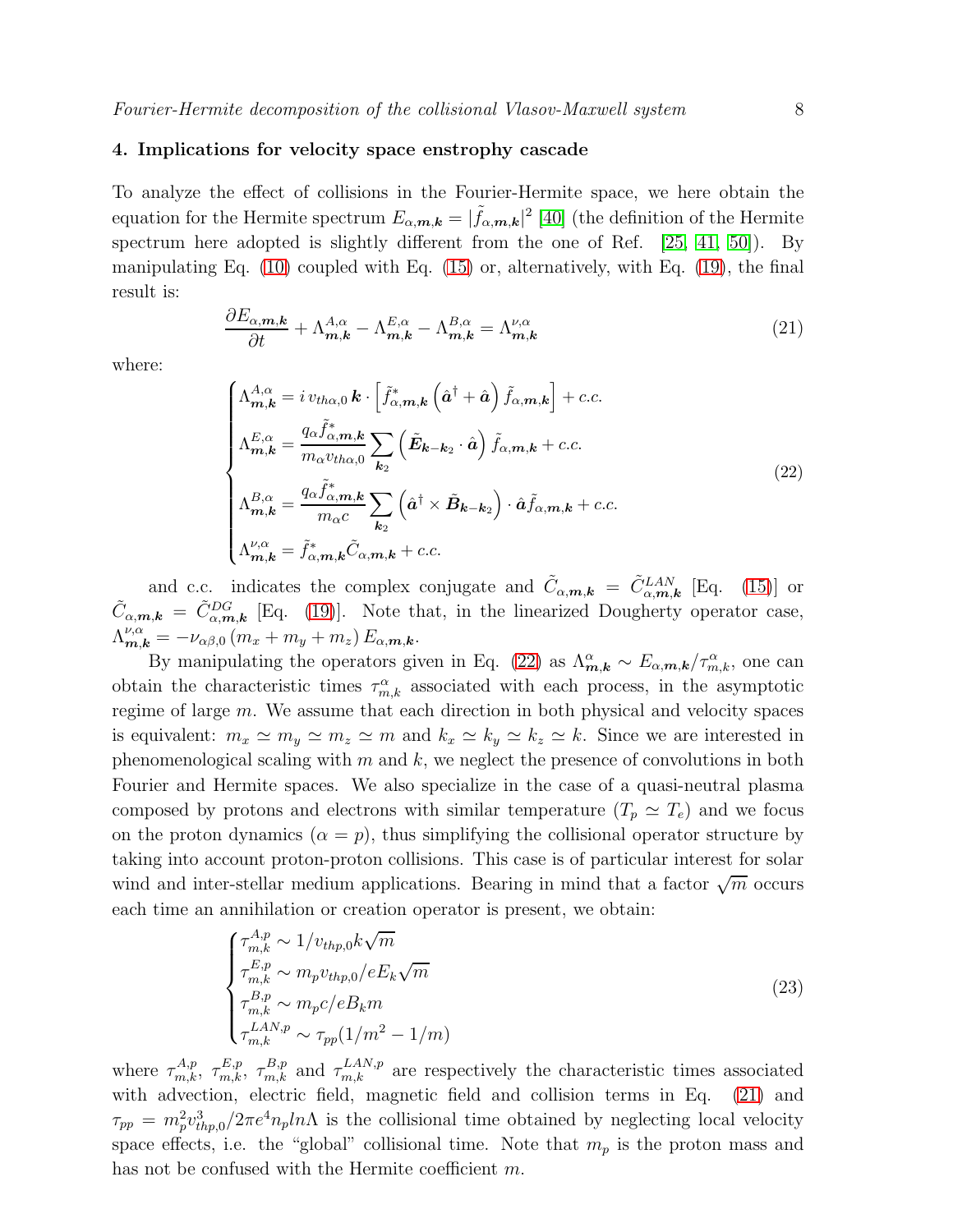The collisionless characteristic times here derived differ from the ones obtained in Ref. [\[50\]](#page-12-5), since we do not average on the spatial domain and, hence, characteristic times also depend on the wavenumber k. The collisional characteristic time  $\tau_{m,k}^{LAN,p}$  shows two different scaling with m: the diffusive (drag) term produces the scaling  $m^{-2}$   $(m^{-1})$ . At large m, the fastest contribution is due to the diffusive term:  $\tau_{m,k}^{LAN,p} \sim \tau_{pp}/m^2$ . When focusing on the Dougherty operator case, in both linear and nonlinear regimes, the scaling is instead always  $m^{-1}$ .

It is possible to compare the characteristic times reported above to find Hermite coefficient  $m^*$  (at a given wavenumber k) when the plasma dynamics changes from a collisionless regime to a collisional one. We remark that, the theory in Ref. [\[50\]](#page-12-5) is based on the conservation of enstrophy (or free energy)  $\Omega = \int d^3v \delta f^2$  and this assumption breaks when introducing collisions. Indeed, by considering both the Landau or the Dougherty operators - which hold the H-theorem for the entropy growth - the enstrophy is not anymore preserved. In other words,  $m^*$  corresponds to the velocity space scale at which the phenomenological theory described by Servidio et al. [\[50\]](#page-12-5) breaks its validity:

<span id="page-8-0"></span>
$$
\begin{cases}\n m_A^* \simeq (v_{thp,0}k\tau_{pp})^{2/3} \\
 m_E^* \simeq (\tau_{pp}eE_k/m_p v_{thp,0})^{2/3} \\
 m_B^* \simeq (\tau_{pp}eB_k/m_p c)\n\end{cases} \tag{24}
$$

where  $m_A^*$ ,  $m_E^*$  and  $m_B^*$  are respectively associated to the advection, electric field and magnetic field terms in Eq. [\(21\)](#page-7-2), i.e. are respectively significant if the advection, electric field or magnetic field terms are dominant in the left-hand side of Eq. [\(21\)](#page-7-2). In general,  $m^*$  decreases if the collisional characteristic time  $\tau_{pp}$  decreases (i.e. collisions are faster), while it increases if the corresponding collisionless dominant term becomes more important (i.e.  $E_k$ ,  $B_k$  or k larger). To appreciate the role of spatial fluctuations, we further simplify expressions in Eqs. [\(24\)](#page-8-0) by assuming a fully-developed turbulent scenario with a Kolmogorov scaling for both velocity and magnetic field fluctuations:  $u_k = u_c (k/k_c)^{-1/3}$  and  $B_k = B_c (k/k_c)^{-1/3}$ , being  $u_c = u(k_c)$  and  $B_c = B(k_c)$  the fluctuation amplitudes at the correlation scale of the turbulence  $L_c = 1/k_c$ . The MHD scaling  $E_k = u_k B_0/c$  is also assumed for the electric field fluctuations where  $B_0$  is the background magnetic field. This choice is motivated by the fact that natural and laboratory plasmas are often strongly turbulent. Within these assumptions, it is easy to get:

$$
\begin{cases}\n m_A^* \simeq (\sqrt{\beta_p} \ \Omega_{cp} \tau_{pp} \ k d_p)^{2/3} \\
 m_E^* \simeq \left( \Omega_{cp} \tau_{pp} \ \frac{1}{\sqrt{\beta_p}} \ \frac{u_c}{c_A} \left( \frac{k}{k_c} \right)^{-1/3} \right)^{2/3} \\
 m_B^* \simeq \left( \Omega_{cp} \tau_{pp} \ \frac{B_c}{B_0} \left( \frac{k}{k_c} \right)^{-1/3} \right)\n\end{cases} \tag{25}
$$

where  $\Omega_{cp} = eB_0/m_pc$  is the proton cyclotron frequency,  $d_p = c_A/\Omega_{cp}$  is the proton skin depth,  $c_A = B_0 / \sqrt{4 \pi n_0 m_p}$  is the Alfvén speed,  $\beta_p = 2v_{thp}^2/c_A^2$  is the proton beta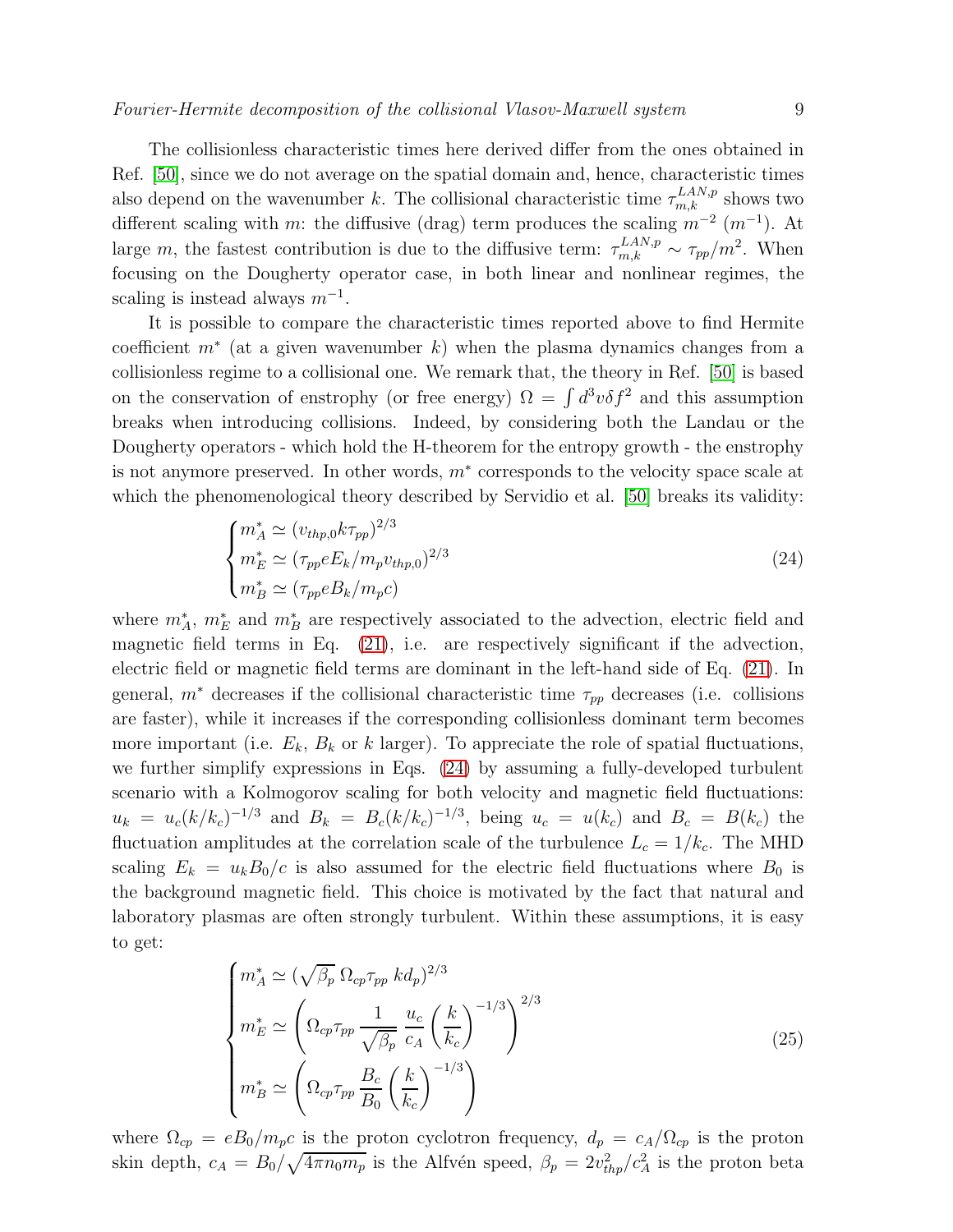| Plasmas                                                                                                | $n_0$                                                                     | B∩ | $\mathbf{I}_n$                                                 | $L_c$                    | $\kappa$                                     |
|--------------------------------------------------------------------------------------------------------|---------------------------------------------------------------------------|----|----------------------------------------------------------------|--------------------------|----------------------------------------------|
| Slow solar wind<br>Inter-stellar medium<br>Hot-ion collisionless tokamak $4 \times 10^{13} cm^{-3}$ 2T | $15cm^{-3}$<br>$3 \times 10^{-3}$ cm <sup>-3</sup> $10^{-6}$ G $10^{6}$ K |    | $6nT \qquad 5 \times 10^4 K$<br>$2 \times 10^3 keV$ 0.25m 0.05 | $0.02au$ 1<br>$1kpc$ 0.5 | $d_n^{-1}$<br>$\rho_n^{-1}$<br>$\rho_n^{-1}$ |

<span id="page-9-1"></span>Table 1. Physical parameters, necessary to evaluate  $m_A^*$ ,  $m_E^*$  and  $m_B^*$ , for the solar wind (first row), for the inter-stellar medium (center row) and for the hot-ion collisionless tokamak plasma (bottom row).

parameter and  $n_0$  is the background density. The Hermite coefficients  $m_A^*$ ,  $m_E^*$  and  $m_B^*$  depend on (i) the global collisional time normalized to the cyclotron time  $\Omega_{cp} \tau_{pp}$ , (ii) the proton beta  $\beta_p$ , (iii) the strength of turbulence  $\eta \sim B_c/B_0 \sim u_c/c_A$  and (iv) the wavenumber k at which fluctuations are evaluated. Both  $m_E^*$  and  $m_B^*$  decrease as  $k \gg k_c$ : as turbulence produces smaller scale fluctuations the characteristic Hermite coefficients, relevant for turning on collisions, gets shorter. This last aspect represents, from a different point of view, the collisionality enhancement due to the presence of fine velocity scale structures, mainly produced by turbulent fluctuations that perturb the particle distribution function.

We conclude the paper by calculating  $m_A^*$ ,  $m_E^*$  and  $m_B^*$  for three typical weaklycollisional plasmas: the slow solar wind, the inter-stellar medium and the hot-ion collisionless tokamak plasma, which often shows a turbulent dynamics stirred by ion temperature gradient. Relevant parameters for the calculation are extrapolated by Refs. [\[77,](#page-12-32) [78,](#page-12-33) [79,](#page-12-34) [2\]](#page-10-1) for the solar wind; by Ref. [\[80\]](#page-13-0) for the inter-stellar medium and by Refs. [\[81,](#page-13-1) [82\]](#page-13-2) for the hot-ion collisionless tokamak plasma and are listed in Table [1.](#page-9-1) In each case, the wavenumber k is close to the proton inertial scales (being  $\rho_p = v_{thp}/\Omega_{cp}$  the proton gyroradius).

Results are reported in Table [2.](#page-10-4) In each system, the resulting Hermite coefficients useful to turn on collisions are quite large. This implies that: (i) the theory developed in Ref. [\[50\]](#page-12-5) is valid up to these large Hermite coefficients; (ii) the presence of smaller scale spatial fluctuations may reduce  $m^*$ ; (iii) potential failures of the collisionless assumption, induced by collisionality enhancement due to fine velocity space structures, occur whether the distribution function exhibits structures such that their associated Hermite coefficient is  $m \sim 200$ . Recovering distribution function with such highly structured velocity space perturbations is not nowadays possible due to velocity space resolution limitations present in both spacecraft instruments and numerical simulations.

#### <span id="page-9-0"></span>5. Conclusions

In this paper, the collisional Vlasov-Maxwell system of equations has been decomposed in the Fourier-Hermite space. This approach is extremely useful to describe fluctuations in velocity space and the coupling of turbulent fluctuations in both physical and velocity space. A compact notation, in terms of annihilation and creation operators, has been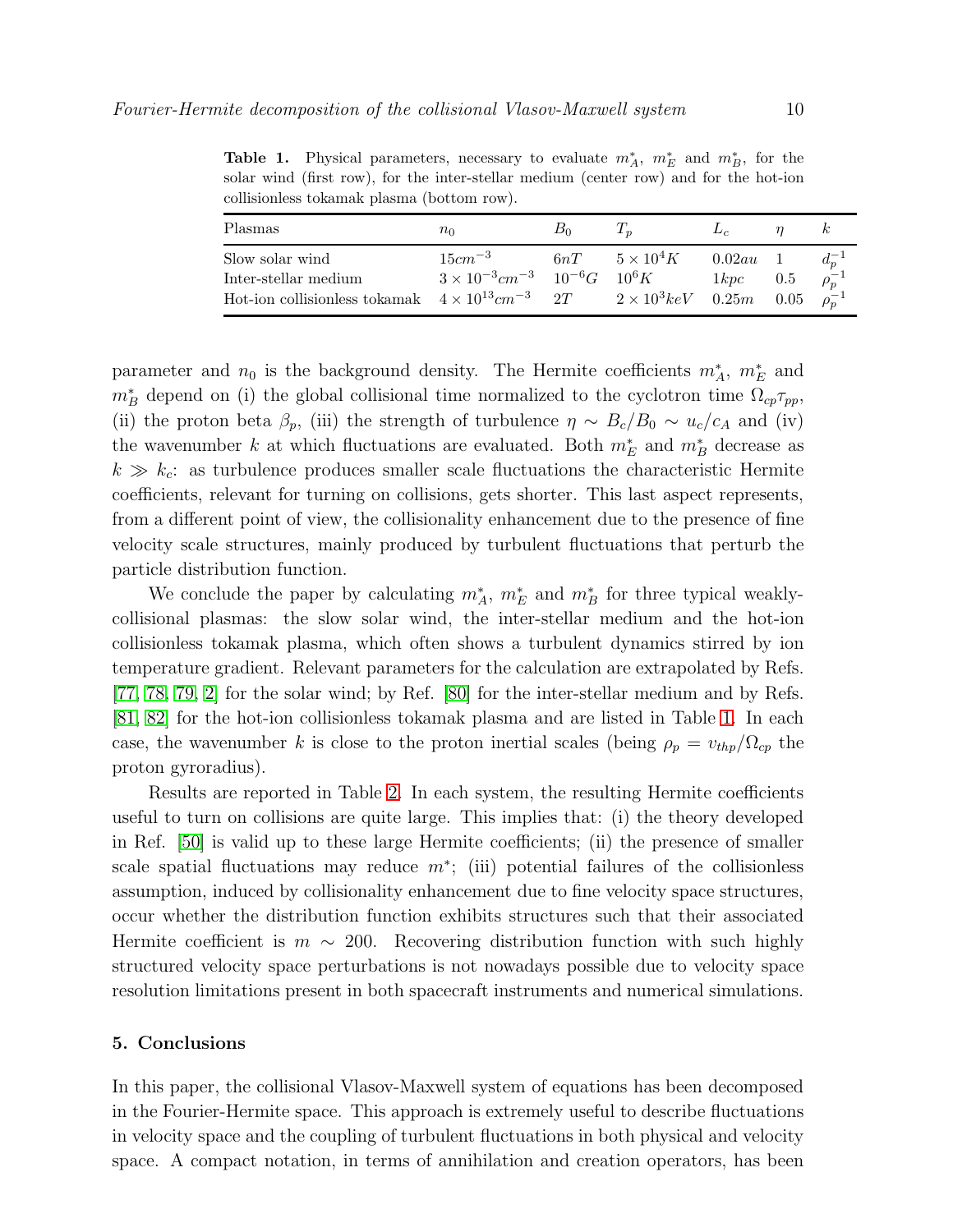| Plasmas                                                                          | $m_A^*$ $m_F^*$ $m_B^*$ |                                    |
|----------------------------------------------------------------------------------|-------------------------|------------------------------------|
| Slow solar wind<br>Inter-stellar medium<br>Hot-ion collisionless tokamak 384 471 | 10 <sup>6</sup>         | 1483 165 1800<br>325 19000<br>-960 |
|                                                                                  |                         |                                    |

<span id="page-10-4"></span>Table 2. Hermite coefficients  $m_A^*$ ,  $m_E^*$  and  $m_B^*$  for the solar wind (first row), for the inter-stellar medium (center row) and for the hot-ion collisionless plasma (bottom row).

introduced. By modeling collisions through the Landau and the Dougherty (both nonlinear and linearized) operators, we have also decomposed the collisional operator in the Fourier-Hermite space. The features of the operators have been compared in detail. Finally we have shown that, by obtaining the equation for the Hermite spectrum  $E_{\alpha,\mathbf{m},\mathbf{k}}$ , it is possible to derive the scaling of each term in the collisional Vlasov equation. The characteristic times associated with each part of the Vlasov-Landau equation have been derived. These times are local in the Fourier-Hermite space and they can give insights on how fluctuations in both physical and velocity spaces locally affect the relative importance of each term in the collisional Vlasov equation. The Hermite coefficients m<sup>∗</sup>, corresponding to the balance of the collisional time with the collisionless ones, have been derived separately for the advection, electric field and magnetic field terms. Under some assumptions, it has been possible to write simple expressions for  $m^*$ , that have been evaluated for three natural and laboratory plasmas: the slow solar wind, the interstellar medium and the hot-ion collisionless tokamak plasma. The resulting Hermite coefficients m<sup>∗</sup> , which correspond to the transition from a collisionless to a collisional regime in the plasma dynamics, are quite large for the considered systems. It is worth to note that the introduction of a collisional operator breaks the enstrophy conservation at small velocity scales, a principle which is analogous to the Kolmogorov cascade of energy for fluids.

# Acknowledgments

O.P. and S.S. were partly supported by the International Space Science Institute (ISSI) in the framework of International Team 405 entitled Current Sheets, Turbulence, Structures and Particle Acceleration in the Heliosphere. E.C. was partially supported by NWO–Vidi grant 639.072.716. O.P. sincerely thanks Prof. L. Sorriso-Valvo for the enjoyable and fruitful discussions on these topics.

- <span id="page-10-1"></span><span id="page-10-0"></span>[1] Marsch E and Tu CY 1997 Nonlinear Processes in Geophysics 4, 101.
- <span id="page-10-2"></span>[2] Bruno R and Carbone V 2016 Turbulence in the Solar Wind vol. 928 (Berlin: Springer)
- <span id="page-10-3"></span>[3] Servidio S, Valentini F, Perrone D, Greco A, Califano F, Matthaeus WH and Veltri P 2015 J. Plasma Phys. 81 328510107
- [4] Vaivads A, Retin´o A, Soucek J, Khotyaintsev YuV, Valentini F, Escoubet CP, et al 2016 J. Plasma Phys. 82 905820501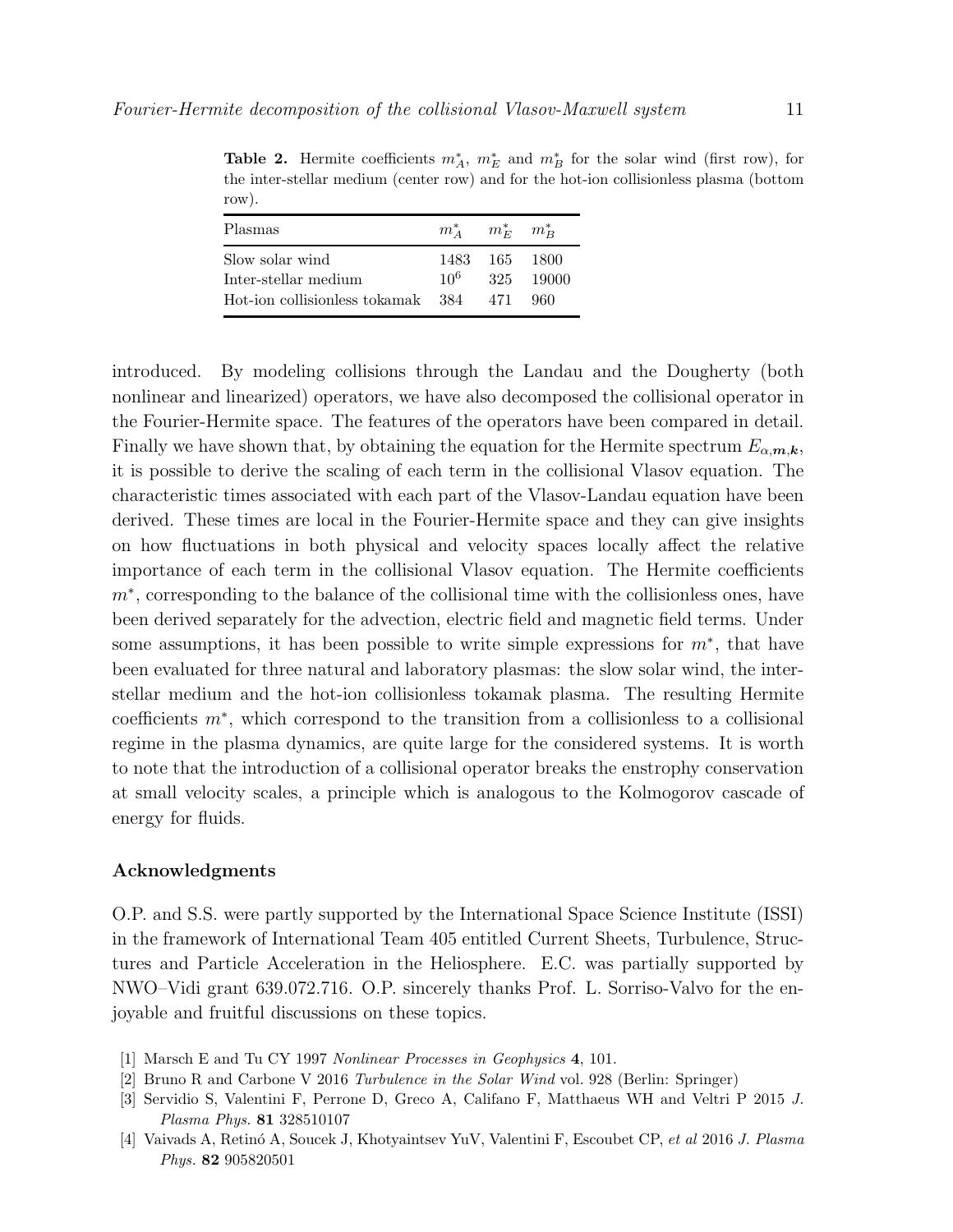- <span id="page-11-1"></span><span id="page-11-0"></span>[5] Marsch E 2006 Living Reviews in Solar Physics 3 1
- <span id="page-11-2"></span>[6] Matteini L, Hellinger P, Goldstein BE, Landi S, Velli M and Neugebauer M 2013 J. Geophys. Res.: Space Phys. 118 2771–2782
- <span id="page-11-3"></span>[7] Lesur M, Diamond PH and Kosuga Y 2014 Phys. Plasmas 21 112307
- <span id="page-11-4"></span>[8] Haynes CT, Burgess D and Camporeale E 2014 Astrophys. J. 783, 1, 38
- <span id="page-11-5"></span>[9] Chen CHK, Matteini L, Schekochihin AA, Stevens ML, Salem CL, Maruca BA, Kunz MW and Bale SD 2016 Astrophys. J. Lett. 825 L26
- <span id="page-11-6"></span>[10] Sorriso-Valvo L, Perrone D, Pezzi O, Valentini F, Servidio S, Zouganelis Y and Veltri P 2018 J. Plasma Phys. 84 725840201
- [11] Sorriso-Valvo L, Catapano F, Retinò A, Le Contel O, Perrone D, Roberts OW, ... and Khotyaintsev YuV 2018 Turbulence-driven ion beams in the magnetospheric Kelvin-Helmholtz instability, under review.
- <span id="page-11-8"></span><span id="page-11-7"></span>[12] Pezzi O, Valentini F and Veltri P 2016 Phys. Rev. Lett. 116 145001
- <span id="page-11-9"></span>[13] Pezzi O 2017 J. Plasma Phys. 83, 555830301
- <span id="page-11-10"></span>[14] Navarro AB, Teaca B, Told D, Groselj D, Crandall P and Jenko F 2016 Phys. Rev. Lett. 117 245101
- <span id="page-11-11"></span>[15] Li TC, Howes GG, Klein KG, TenBarge JM 2016 Astrophys. J. Lett. 832 L24
- <span id="page-11-12"></span>[16] Grad H 1949 Comm. pure and appl. math. 2 331–407
- <span id="page-11-13"></span>[17] Grant FC and Feix MR 1967 Phys. Fluids 10 696–702
- <span id="page-11-14"></span>[18] Siminos E, Benisti D and Gremillet L 2011 Phys. Rev. E 83.5 056402
- <span id="page-11-15"></span>[19] Lenard A and Bernstein IB 1958 Phys. Rev. 112 1456–1459
- <span id="page-11-16"></span>[20] Ng CS, Bhattacharjee A and Skiff F 1999 Phys. Rev. Lett. 83.10 1974
- <span id="page-11-17"></span>[21] Ng CS, Bhattacharjee A and Skiff F 2004 Phys. Rev. Lett. 92.6 065002
- <span id="page-11-18"></span>[22] Black C, Germaschewksi K, Bhattacharjee A and Ng CS 2013 Phys. Plasmas 20.1 012125
- <span id="page-11-19"></span>[23] Plunk GG and Parker JT 2014 Eur. Phys. J D 68 296
- <span id="page-11-20"></span>[24] Parker JT and Dellar PJ 2014 J. Plasma Phys. 81 305810203
- <span id="page-11-21"></span>[25] Kanekar A, Schekochihin AA, Dorland W and Loureiro NF 2015 J. Plasma Phys. 81 305810104
- <span id="page-11-22"></span>[26] Adkins T and Schekochihin AA 2018 J. Plasma Phys. 84 905840107
- <span id="page-11-23"></span>[27] Valentini F, Carbone V, Veltri P ... 2005 Phys. Rev. E 71 017402
- <span id="page-11-24"></span>[28] Camporeale E, Delzanno GL, Lapenta G and Daughton W 2006 Phys. Plasmas 13 092110
- <span id="page-11-25"></span>[29] Valentini F, Perrone D, Califano F ... 2012 Phys. Plasmas 19 092103
- <span id="page-11-26"></span>[30] Pezzi O, Valentini F and Veltri P 2014 Eur. Phys. J D 68 128
- <span id="page-11-27"></span>[31] Camporeale E, Delzanno GL, Bergen BK and Moulton JD 2016 Comp. Phys. Comm. 198 47-58
- <span id="page-11-28"></span>[32] Pezzi O, Camporeale E and Valentini F 2016 Phys. Plasmas 23 022103
- [33] Vencels J, Delzanno GL, Manzini G, Markidis S, Peng IB and Roytershteyn V 2016 J. Phys. Conf. Series vol. 719, No. 1, p. 012022 https://doi.org/10.1088/1742-6596/719/1/012022
- <span id="page-11-30"></span><span id="page-11-29"></span>[34] Hammett GW, Beer MA, Dorland W, Cowley SC and Smith SA 1993 Plasma Phys. Control. Fusion 35 973-985
- [35] Schekochihin AA, Cowley SC, Dorland W, Hammett GW, Howes GG, Plunk GG, Quataert E and Tatsuno T 2008 Plasma Phys. Control. Fusion 50 124024
- <span id="page-11-31"></span>[36] Tatsuno T, Dorland W, Schekochihin AA, Plunk GG, Barnes M, Cowley SC and Howes GG 2009 Phys. Rev. Lett. 103 015003
- <span id="page-11-33"></span><span id="page-11-32"></span>[37] Zocco A and Schekochihin AA 2011 Phys. Plasmas 18 102309
- <span id="page-11-34"></span>[38] Teaca B, Navarro AB, Jenko F, Brunner S and Villard L 2012 Phys. Rev. Lett. 109 235003
- <span id="page-11-35"></span>[39] Hatch DR, Jenko F, Navarro AB and Bratanov V 2013 Phys. Rev. Lett. 111 175001
- <span id="page-11-36"></span>[40] Parker JT, Highcock EG, Schekochihin AA and Dellar PJ 2016 Phys. Plasmas 23 070703
- [41] Schekochihin AA, Parker JT, Highcock EG, Dellar PJ, Dorland W and Hammett GW 2016 J. Plasma Phys. 82 905820212
- <span id="page-11-38"></span><span id="page-11-37"></span>[42] Watanabe TH and Sugama H 2002 Phys. Plamsas 9 3659
- <span id="page-11-39"></span>[43] Watanabe TH and Sugama H 2004 Phys. Plasmas 11 1476
- [44] Eyink GL 2018 Cascades and Dissipative Anomalies in Nearly Collisionless Plasma Turbulence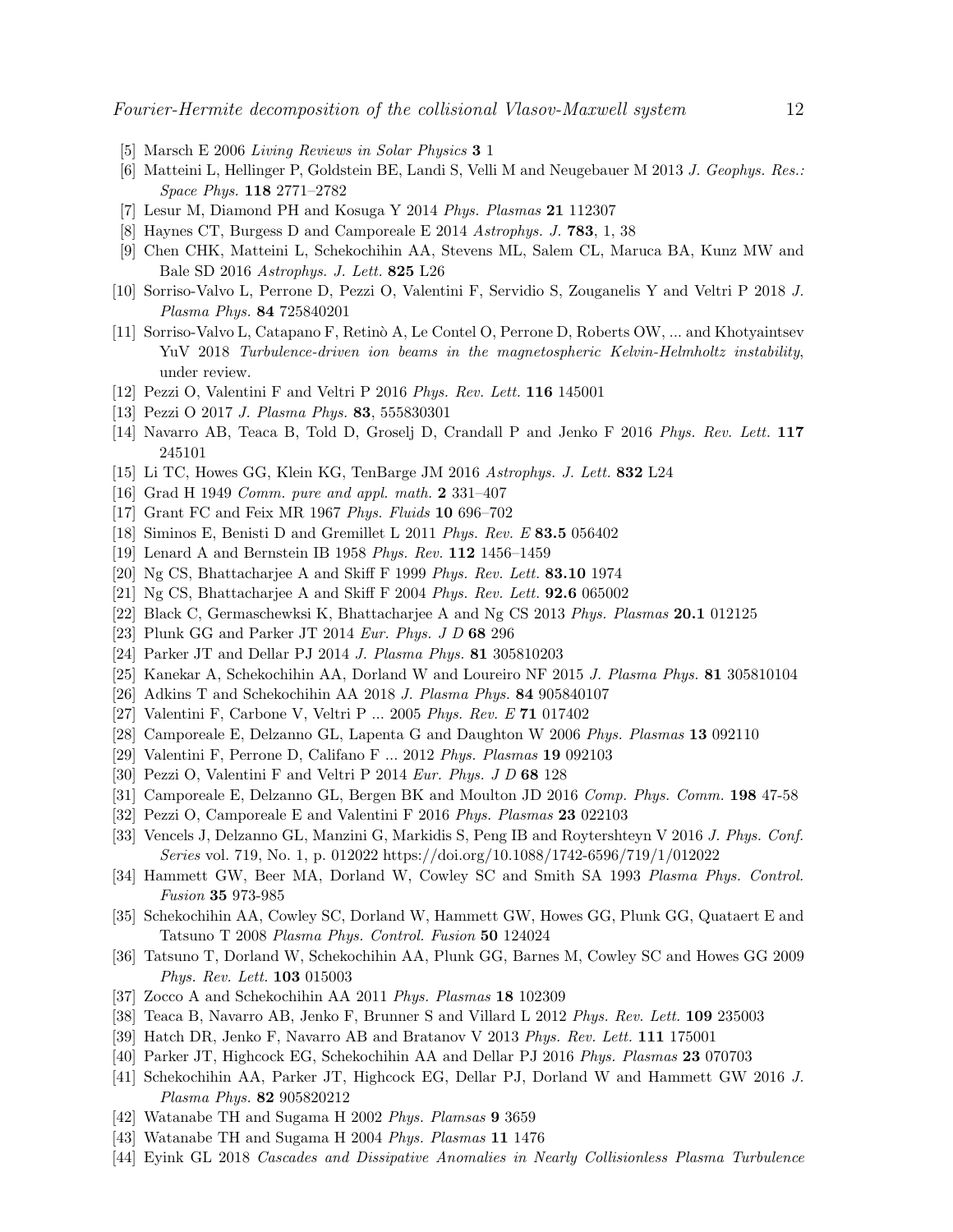eprint [arXiv:1803.03691,](http://arxiv.org/abs/1803.03691)<http://adsabs.harvard.edu/abs/2018arXiv180303691E>

- <span id="page-12-1"></span><span id="page-12-0"></span>[45] Landau LD 1936 Phys. Z. Sovjet 154, translated in Collected papers of L.D. Landau edited by D. ter Haar pp 163–170 (Oxford: Pergamon, 1981).
- <span id="page-12-2"></span>[46] Hirvijoki E, Lingam M, Pfefferlé, Comisso L, Candy J and Bhattacharjee A 2016 Phys. Plasmas 23 080701
- <span id="page-12-3"></span>[47] Hirvijoki E, Brizard AJ and Pfefferlé D 2017 J. Plasma Phys. 83 595830102
- <span id="page-12-4"></span>[48] Pfefferlé D, Hirvijoki E and Lingam M 2017 Phys. Plasmas 24 042118
- <span id="page-12-5"></span>[49] Delzanno GL 2015 J. Plasma Phys. 301 338–356
- <span id="page-12-6"></span>[50] Servidio S, Chasapis A, Matthaeus WH, Perrone D, Valentini F, Parashar TN, Veltri P, Gershman D, Russell CT,Giles B, Fuselier SA, Phan TD and Burch J 2017 Phys. Rev. Lett. 119 205101
- <span id="page-12-7"></span>[51] Pezzi O, Servidio S, Perrone D, Valentini F, Sorriso-Valvo L, Greco A, Matthaeus W and Veltri P 2018 Phys. Plasmas 25 060704
- <span id="page-12-8"></span>[52] Cerri SS, Kunz MW and Califano F 2018 Astrophys. J. Lett. 856 L13
- <span id="page-12-9"></span>[53] Perrone D, Valentini F, Servidio S, Dalena S and Veltri P 2013 Astrophys. J. 762 99
- <span id="page-12-10"></span>[54] Matthaeus WH, Oughton S, Osman KT, Servidio S, Wan M, Gary SP, Shay MA, Valentini F, Roytershteyn V and Karimabadi H 2014 Astrophys. J. 790 1557
- <span id="page-12-11"></span>[55] Servidio S, Osman KT, Valentini F, Perrone D, Califano F, Chapman S, Matthaeus WH and Veltri P 2014 Astrophys. J. Letters 781 L27
- <span id="page-12-12"></span>[56] Valentini F, Perrone D, Stabile S, Pezzi O, Servidio S, De Marco R ... and Veltri P 2016 New J. Physics 18 125001
- <span id="page-12-13"></span>[57] Valentini F, Vasconez CL, Pezzi O, Servidio S, Malara F and Pucci F 2017 Astron. and Astrophys. 599 A8
- <span id="page-12-14"></span>[58] Cerri SS, Servidio S and Califano F 2017 Astrophys. J. Letters 846 L18
- <span id="page-12-15"></span>[59] Groselj D, Cerri SS, Navarro AB, Willmott C, Told D, Loureiro NL, Califano F and Jenko F 2017 Astrophys. J. 847 28
- <span id="page-12-16"></span>[60] Pezzi O, Malara F, Servidio S, Valentini F, Parashar TN, Matthaeus WH and Veltri P 2017 Phys. Rev E 96 023201
- <span id="page-12-17"></span>[61] Pucci F, Servidio S, Sorriso-Valvo L, Olshevsky V, Matthaeus WH, Malara F, Goldman MV, Newman DL and Lapenta G 2017 Astrophys. J. 841 60
- <span id="page-12-18"></span>[62] Perrone D, Passot T, Laveder D, Valentini F, Sulem PL, Zouganelis I, Veltri P and Servidio S 2018 Phys Plasmas 25 052302
- <span id="page-12-19"></span>[63] Parashar TN, Matthaeus WH and Shay MA 2018 Astrophys. J. Letters 864 L21
- <span id="page-12-20"></span>[64] Franci L, Landi S, Verdini A, Matteini L and Hellinger P 2018 Astrophys. J. 853 26
- <span id="page-12-21"></span>[65] Hellinger P, Verdini A, Landi S, Franci L and Matteini L 2018 Astrophys. J. Letters 857 L19
- <span id="page-12-22"></span>[66] Olshevsky V, Servidio S, Pucci F, Primavera L and Lapenta G 2018 Astrophys. J. 860 11
- [67] Pucci F, Matthaeus WH, Chasapis A, Servidio S, Sorriso-Valvo L, Olshevsky V, Newman DL, Goldman MV and Lapenta G 2018 Astrophys. J. 867 10
- <span id="page-12-24"></span><span id="page-12-23"></span>[68] Burch JL, Moore TE, Torbert RB and Giles BL 2016 Space Sci. Rev. 199 5
- <span id="page-12-25"></span>[69] Rosenbluth MN, MacDonald WM and Judd DL 1957 Phys. Review 107 1
- <span id="page-12-26"></span>[70] Dougherty JP 1964 Phys. Fluids 7 1788
- <span id="page-12-27"></span>[71] Dougherty JP and Watson SR 1967 J. Plasma Phys. 1 317–326
- <span id="page-12-31"></span>[72] Dougherty JP, Watson SR and Hellberg MA 1967 J. Plasma Phys. 1, 327–339
- [73] Gradshteyn IS and Ryzhik IM 2014 Table of integrals, series, and products (Academic press, New York)
- <span id="page-12-29"></span><span id="page-12-28"></span>[74] Pezzi O, Valentini F and Veltri P 2015 J. Plasma Phys. 81(1) 305810107
- <span id="page-12-30"></span>[75] Pezzi O, Valentini F and Veltri P 2015 Phys. Plasmas 22(4) 042112
- [76] Pezzi O et al, Collisional effects in solar wind turbulent plasmas: hybrid Vlasov-Maxwell-Dougherty simulations (in preparation).
- <span id="page-12-33"></span><span id="page-12-32"></span>[77] Matthaeus WH and Goldstein ML 1982 J. Geophys. Res.  $87($ A8) 6011–6028
- <span id="page-12-34"></span>[78] Sorriso-Valvo L, Carbone V and Veltri P 1999 Geophys. Res. Lett. 26(13) 1801–1804
- [79] Matthaeus WH, Dasso S, Weygand JM, Milano LJ, Smith CW and Kivelson MG 2005 Phys. Rev.